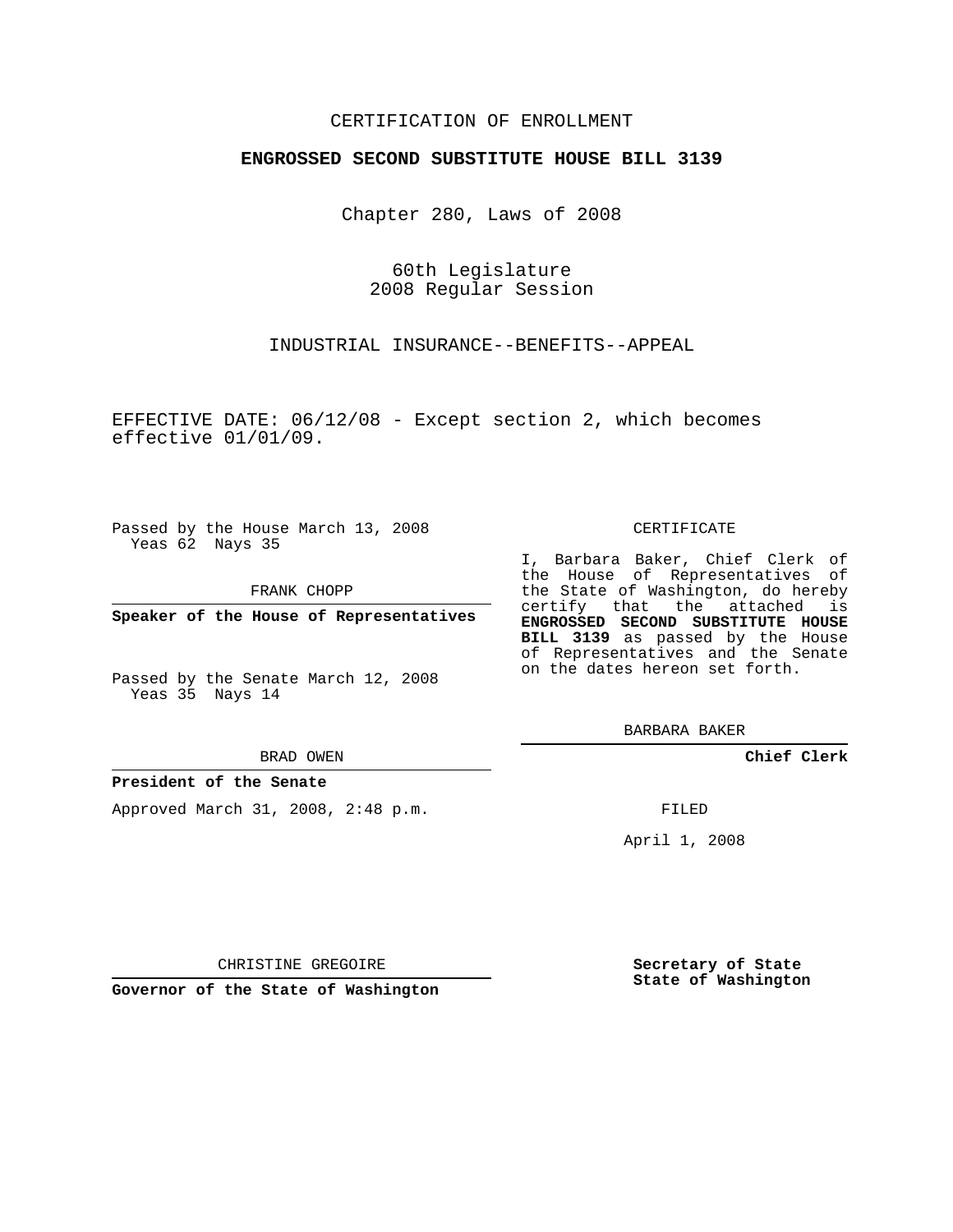# **ENGROSSED SECOND SUBSTITUTE HOUSE BILL 3139** \_\_\_\_\_\_\_\_\_\_\_\_\_\_\_\_\_\_\_\_\_\_\_\_\_\_\_\_\_\_\_\_\_\_\_\_\_\_\_\_\_\_\_\_\_

\_\_\_\_\_\_\_\_\_\_\_\_\_\_\_\_\_\_\_\_\_\_\_\_\_\_\_\_\_\_\_\_\_\_\_\_\_\_\_\_\_\_\_\_\_

AS RECOMMENDED BY THE CONFERENCE COMMITTEE

Passed Legislature - 2008 Regular Session

## **State of Washington 60th Legislature 2008 Regular Session**

**By** House Appropriations (originally sponsored by Representatives Conway, Wood, Green, Moeller, Simpson, and Ormsby)

READ FIRST TIME 02/11/08.

 AN ACT Relating to industrial insurance benefits on appeal; amending RCW 51.52.050 and 51.32.240; adding a new section to chapter 51.32 RCW; adding a new section to chapter 51.44 RCW; adding a new section to chapter 51.52 RCW; creating a new section; and providing an effective date.

BE IT ENACTED BY THE LEGISLATURE OF THE STATE OF WASHINGTON:

 **Sec. 1.** RCW 51.52.050 and 2004 c 243 s 8 are each amended to read as follows:

9 (1) Whenever the department has made any order, decision, or award, it shall promptly serve the worker, beneficiary, employer, or other person affected thereby, with a copy thereof by mail, which shall be addressed to such person at his or her last known address as shown by the records of the department. The copy, in case the same is a final order, decision, or award, shall bear on the same side of the same page on which is found the amount of the award, a statement, set in black faced type of at least ten point body or size, that such final order, decision, or award shall become final within sixty days from the date the order is communicated to the parties unless a written request for reconsideration is filed with the department of labor and industries,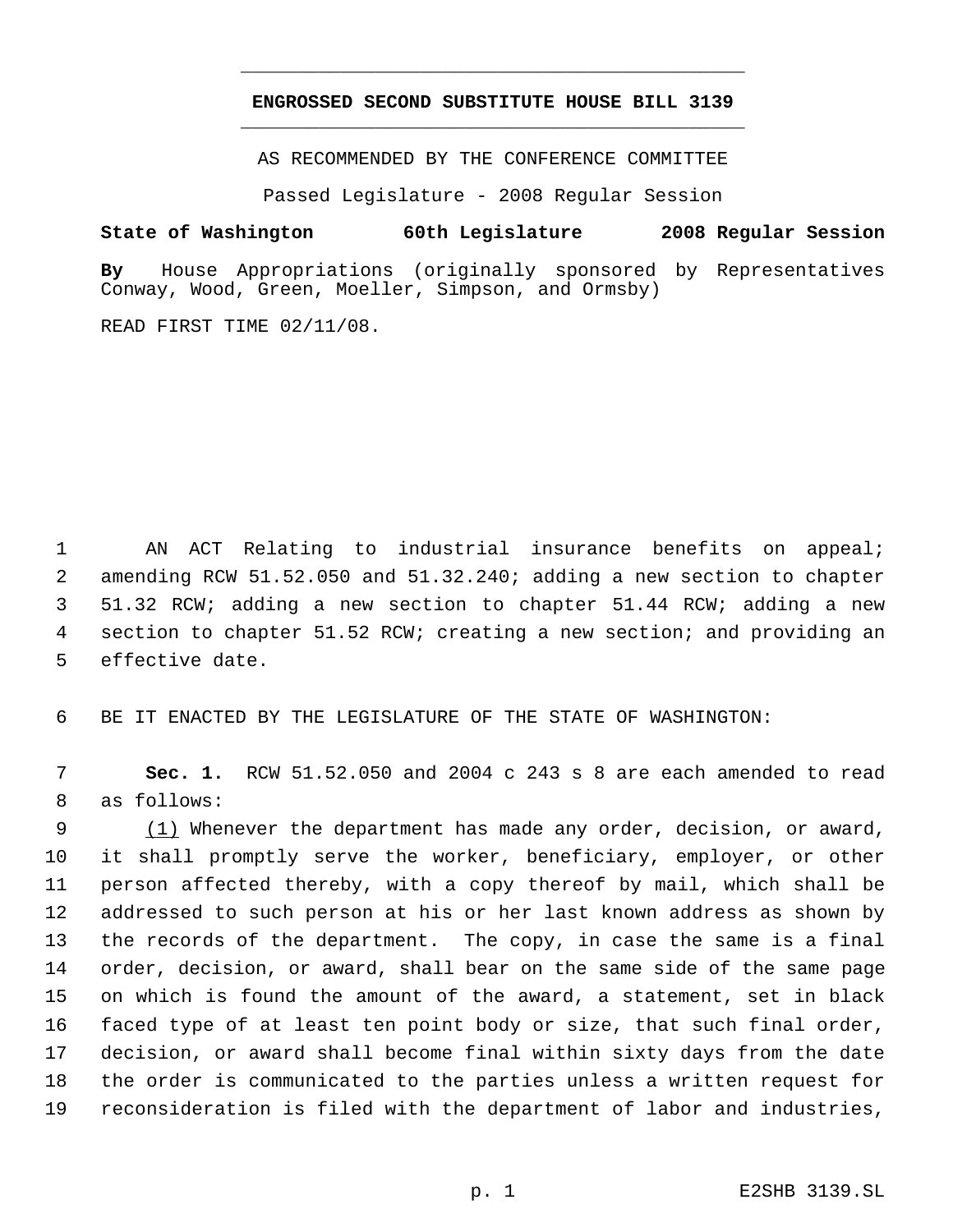Olympia, or an appeal is filed with the board of industrial insurance 2 appeals, Olympia((: PROVIDED, That)). However, a department order or decision making demand, whether with or without penalty, for repayment of sums paid to a provider of medical, dental, vocational, or other health services rendered to an industrially injured worker, shall state that such order or decision shall become final within twenty days from the date the order or decision is communicated to the parties unless a written request for reconsideration is filed with the department of labor and industries, Olympia, or an appeal is filed with the board of industrial insurance appeals, Olympia.

11 (2)(a) Whenever the department has taken any action or made any decision relating to any phase of the administration of this title the worker, beneficiary, employer, or other person aggrieved thereby may request reconsideration of the department, or may appeal to the board. In an appeal before the board, the appellant shall have the burden of proceeding with the evidence to establish a prima facie case for the 17 relief sought in such appeal((: PROVIDED, That)).

 (b) An order by the department awarding benefits shall become effective and benefits due on the date issued. Subject to (b)(i) and 20 (ii) of this subsection, if the department order is appealed the order shall not be stayed pending a final decision on the merits unless ordered by the board. Upon issuance of the order granting the appeal, the board will provide the worker with notice concerning the potential 24 of an overpayment of benefits paid pending the outcome of the appeal and the requirements for interest on unpaid benefits pursuant to RCW 26 51.52.135. A worker may request that benefits cease pending appeal at 27 any time following the employer's motion for stay or the board's order granting appeal. The request must be submitted in writing to the 29 employer, the board, and the department. Any employer may move for a 30 stay of the order on appeal, in whole or in part. The motion must be 31 filed within fifteen days of the order granting appeal. The board shall conduct an expedited review of the claim file provided by the department as it existed on the date of the department order. The board shall issue a final decision within twenty-five days of the 35 filing of the motion for stay or the order granting appeal, whichever is later. The board's final decision may be appealed to superior court in accordance with RCW 51.52.110. The board shall grant a motion to 38 stay if the moving party demonstrates that it is more likely than not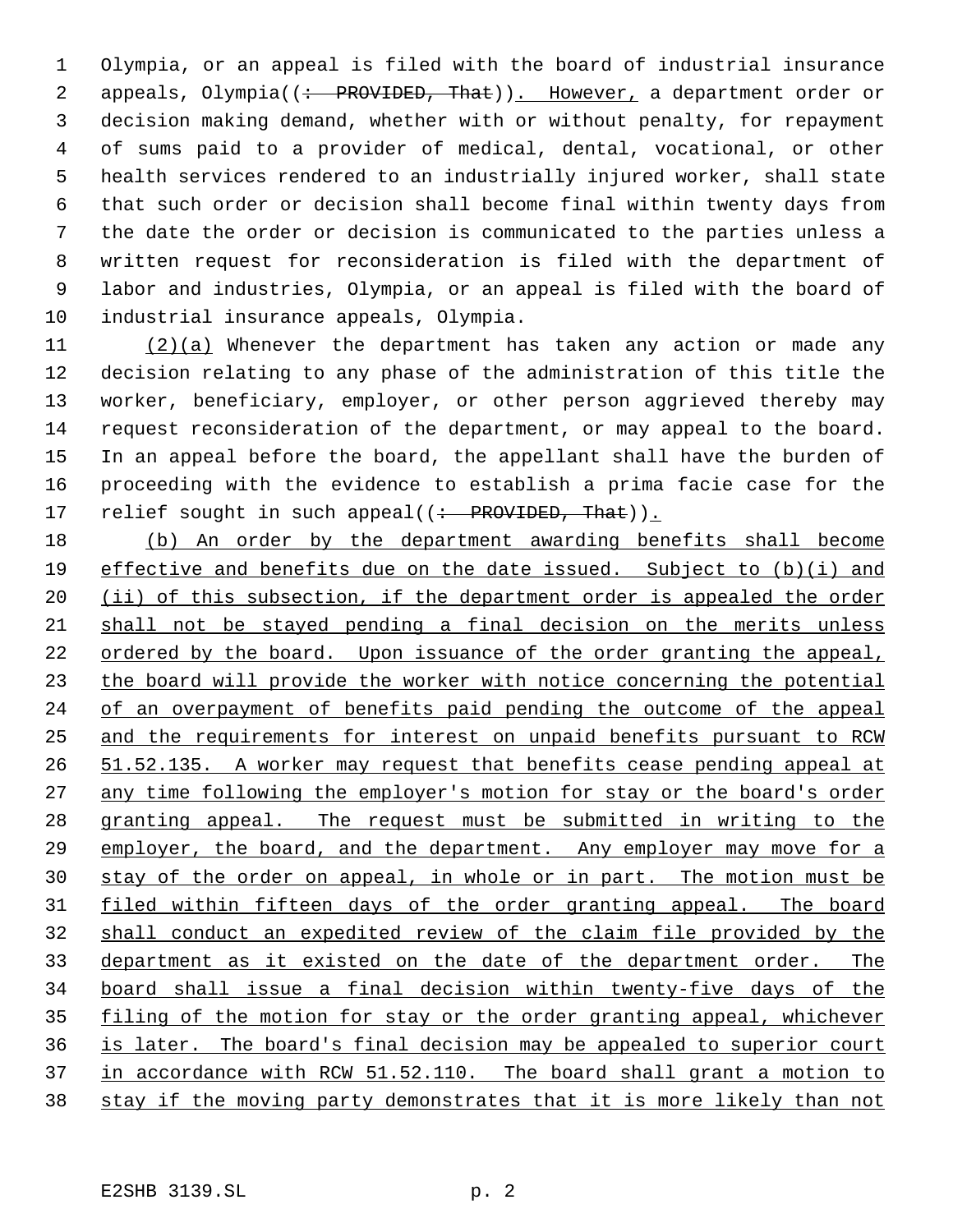1 to prevail on the facts as they existed at the time of the order on appeal. The board shall not consider the likelihood of recoupment of benefits as a basis to grant or deny a motion to stay. If a self-insured employer prevails on the merits, any benefits paid may be recouped pursuant to RCW 51.32.240.

 (i) If upon reconsideration requested by a worker or medical provider, the department has ordered an increase in a permanent partial disability award from the amount reflected in an earlier order, the award reflected in the earlier order shall not be stayed pending a final decision on the merits. However, the increase is stayed without further action by the board pending a final decision on the merits.

12 (ii) If any party appeals an order establishing a worker's wages or 13 the compensation rate at which a worker will be paid temporary or permanent total disability or loss of earning power benefits, the 15 worker shall receive payment pending a final decision on the merits based on the following:

 (A) When the employer is self-insured, the wage calculation or 18 compensation rate the employer most recently submitted to the department; or

 (B) When the employer is insured through the state fund, the highest wage amount or compensation rate uncontested by the parties.

 Payment of benefits or consideration of wages at a rate that is 23 higher than that specified in (b)(ii)(A) or (B) of this subsection is stayed without further action by the board pending a final decision on the merits.

26 (c) In an appeal from an order of the department that alleges willful misrepresentation, the department or self-insured employer shall initially introduce all evidence in its case in chief. Any such person aggrieved by the decision and order of the board may thereafter appeal to the superior court, as prescribed in this chapter.

 **Sec. 2.** RCW 51.32.240 and 2004 c 243 s 7 are each amended to read as follows:

 (1)(a) Whenever any payment of benefits under this title is made because of clerical error, mistake of identity, innocent misrepresentation by or on behalf of the recipient thereof mistakenly acted upon, or any other circumstance of a similar nature, all not induced by willful misrepresentation, the recipient thereof shall repay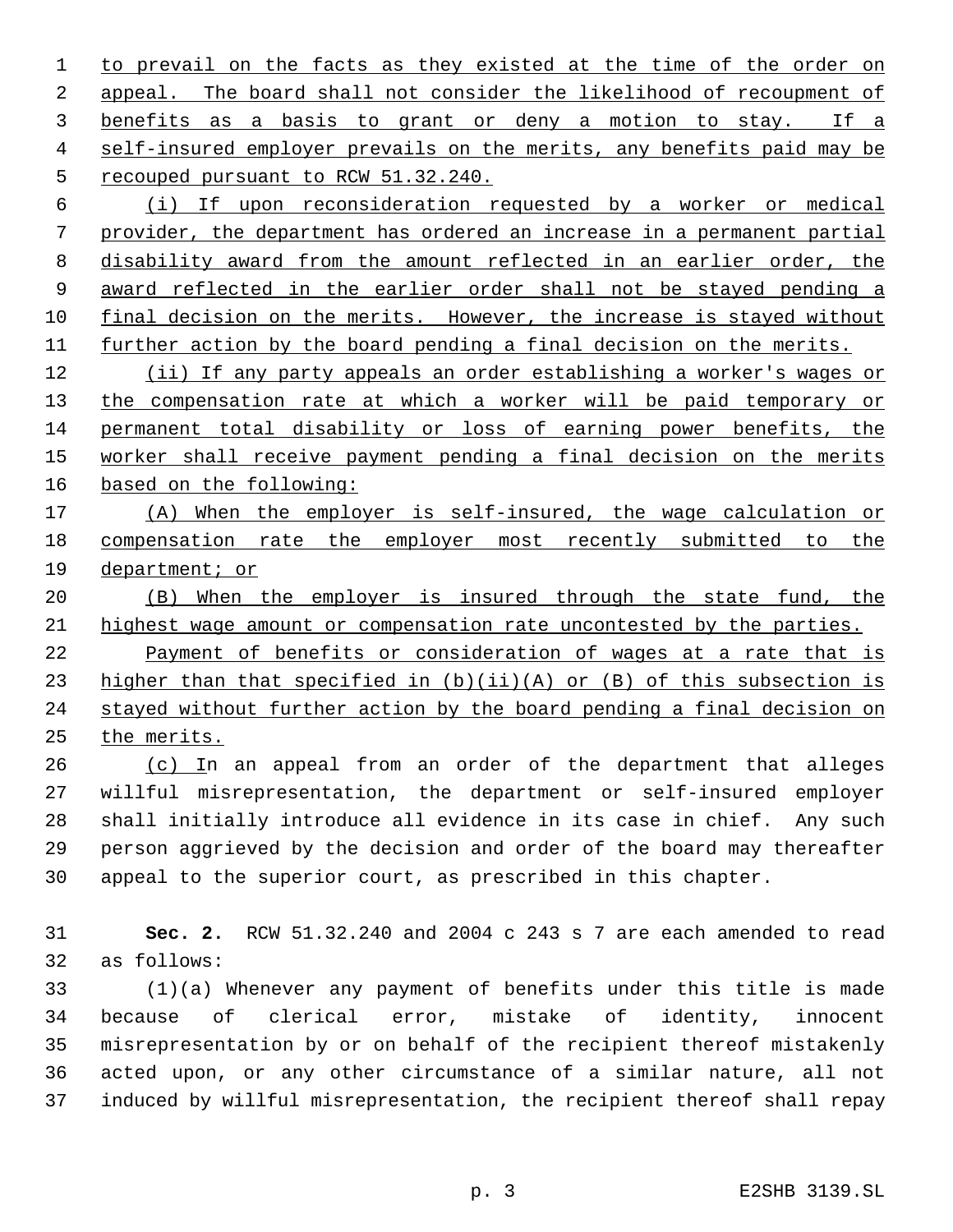it and recoupment may be made from any future payments due to the recipient on any claim with the state fund or self-insurer, as the case may be. The department or self-insurer, as the case may be, must make claim for such repayment or recoupment within one year of the making of any such payment or it will be deemed any claim therefor has been waived.

 (b) Except as provided in subsections (3), (4), and (5) of this section, the department may only assess an overpayment of benefits because of adjudicator error when the order upon which the overpayment is based is not yet final as provided in RCW 51.52.050 and 51.52.060. "Adjudicator error" includes the failure to consider information in the claim file, failure to secure adequate information, or an error in judgment.

 (c) The director, pursuant to rules adopted in accordance with the procedures provided in the administrative procedure act, chapter 34.05 16 RCW, may exercise his or her discretion to waive, in whole or in part, the amount of any such timely claim where the recovery would be against equity and good conscience.

 (2) Whenever the department or self-insurer fails to pay benefits because of clerical error, mistake of identity, or innocent misrepresentation, all not induced by recipient willful misrepresentation, the recipient may request an adjustment of benefits to be paid from the state fund or by the self-insurer, as the case may be, subject to the following:

 (a) The recipient must request an adjustment in benefits within one year from the date of the incorrect payment or it will be deemed any claim therefore has been waived.

 (b) The recipient may not seek an adjustment of benefits because of adjudicator error. Adjustments due to adjudicator error are addressed by the filing of a written request for reconsideration with the department of labor and industries or an appeal with the board of industrial insurance appeals within sixty days from the date the order is communicated as provided in RCW 51.52.050. "Adjudicator error" includes the failure to consider information in the claim file, failure to secure adequate information, or an error in judgment.

 (3) Whenever the department issues an order rejecting a claim for benefits paid pursuant to RCW 51.32.190 or 51.32.210, after payment for temporary disability benefits has been paid by a self-insurer pursuant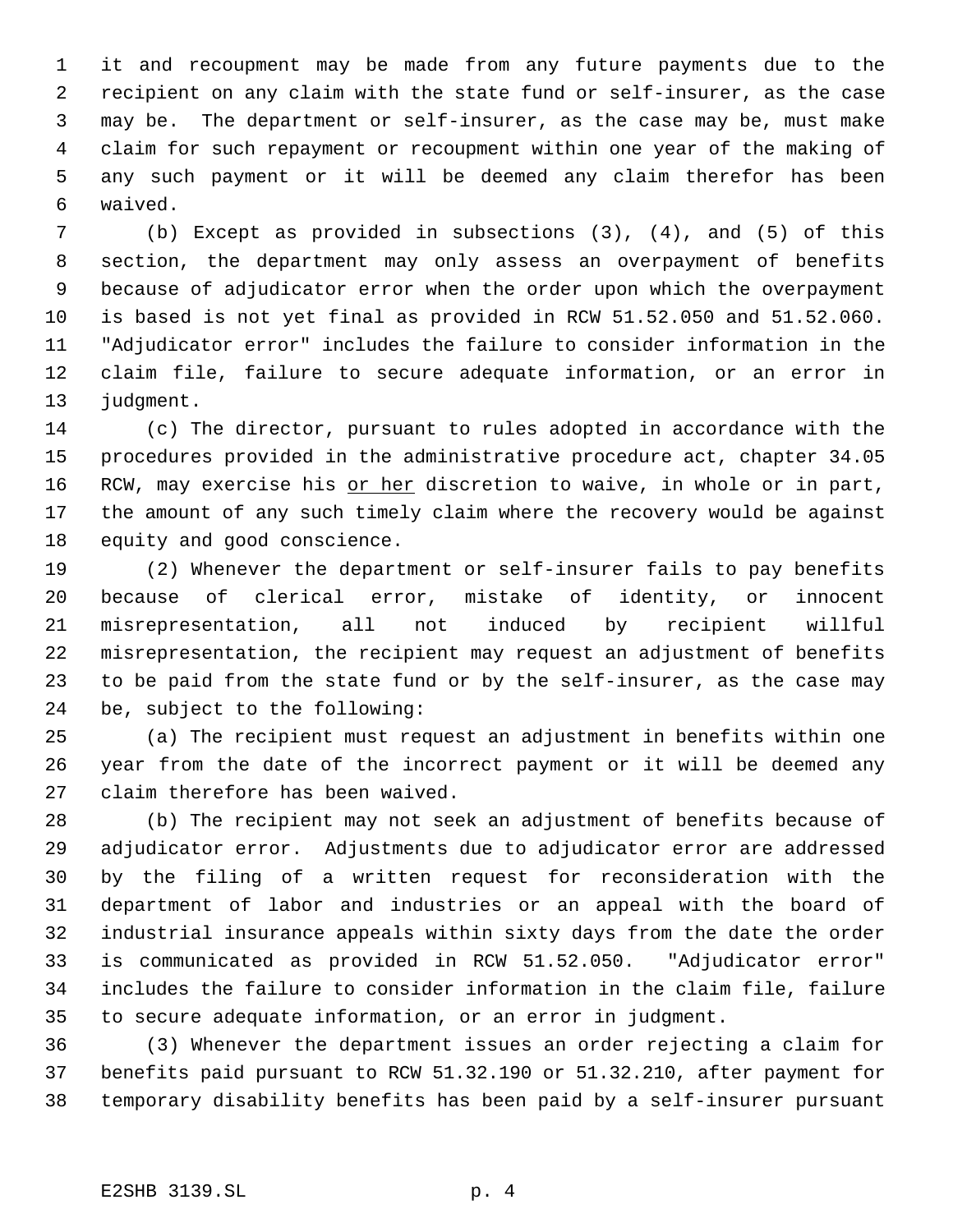to RCW 51.32.190(3) or by the department pursuant to RCW 51.32.210, the recipient thereof shall repay such benefits and recoupment may be made from any future payments due to the recipient on any claim with the state fund or self-insurer, as the case may be. The director, under rules adopted in accordance with the procedures provided in the administrative procedure act, chapter 34.05 RCW, may exercise discretion to waive, in whole or in part, the amount of any such payments where the recovery would be against equity and good conscience.

 (4) Whenever any payment of benefits under this title has been made pursuant to an adjudication by the department or by order of the board or any court and timely appeal therefrom has been made where the final decision is that any such payment was made pursuant to an erroneous adjudication, the recipient thereof shall repay it and recoupment may be made from any future payments due to the recipient on any claim 16 ((with the state fund or self-insurer, as the case may be)) whether 17 state fund or self-insured.

 (a) The director, pursuant to rules adopted in accordance with the procedures provided in the administrative procedure act, chapter 34.05 20 RCW, may exercise ((his)) discretion to waive, in whole or in part, the amount of any such payments where the recovery would be against equity 22 and good conscience. However, if the director waives in whole or in 23 part any such payments due a self-insurer, the self-insurer shall be reimbursed the amount waived from the self-insured employer overpayment reimbursement fund.

 (b) The department shall collect information regarding self-insured claim overpayments resulting from final decisions of the board and the courts, and recoup such overpayments on behalf of the self-insurer from any open, new, or reopened state fund or self-insured claims. The department shall forward the amounts collected to the self-insurer to whom the payment is owed. The department may provide information as needed to any self-insurers from whom payments may be collected on 33 behalf of the department or another self-insurer. Notwithstanding RCW 51.32.040, any self-insurer requested by the department to forward payments to the department pursuant to this subsection shall pay the department directly. The department shall credit the amounts recovered 37 to the appropriate fund, or forward amounts collected to the appropriate self-insurer, as the case may be.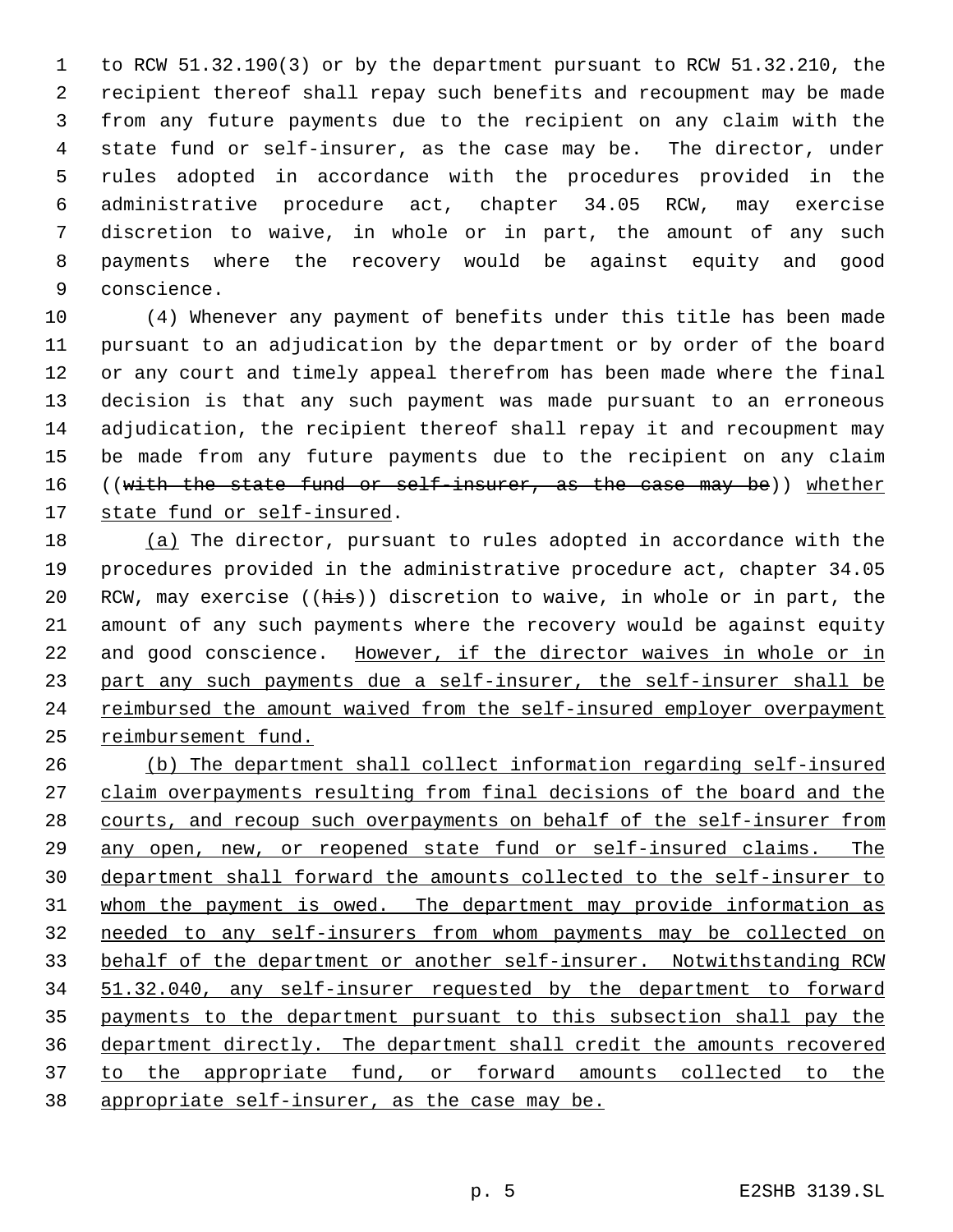(c) If a self-insurer is not fully reimbursed within twenty-four 2 months of the first attempt at recovery through the collection process pursuant to this subsection and by means of processes pursuant to subsection (6) of this section, the self-insurer shall be reimbursed for the remainder of the amount due from the self-insured employer overpayment reimbursement fund.

 (d) For purposes of this subsection, "recipient" does not include health service providers whose treatment or services were authorized by 9 the department or self-insurer.

 (e) The department or self-insurer shall first attempt recovery of overpayments for health services from any entity that provided health 12 insurance to the worker to the extent that the health insurance entity would have provided health insurance benefits but for workers' compensation coverage.

 (5)(a) Whenever any payment of benefits under this title has been induced by willful misrepresentation the recipient thereof shall repay any such payment together with a penalty of fifty percent of the total of any such payments and the amount of such total sum may be recouped from any future payments due to the recipient on any claim with the state fund or self-insurer against whom the willful misrepresentation was committed, as the case may be, and the amount of such penalty shall be placed in the supplemental pension fund. Such repayment or recoupment must be demanded or ordered within three years of the discovery of the willful misrepresentation.

 (b) For purposes of this subsection (5), it is willful misrepresentation for a person to obtain payments or other benefits under this title in an amount greater than that to which the person otherwise would be entitled. Willful misrepresentation includes:

(i) Willful false statement; or

 (ii) Willful misrepresentation, omission, or concealment of any material fact.

 (c) For purposes of this subsection (5), "willful" means a conscious or deliberate false statement, misrepresentation, omission, or concealment of a material fact with the specific intent of obtaining, continuing, or increasing benefits under this title.

 (d) For purposes of this subsection (5), failure to disclose a work-type activity must be willful in order for a misrepresentation to have occurred.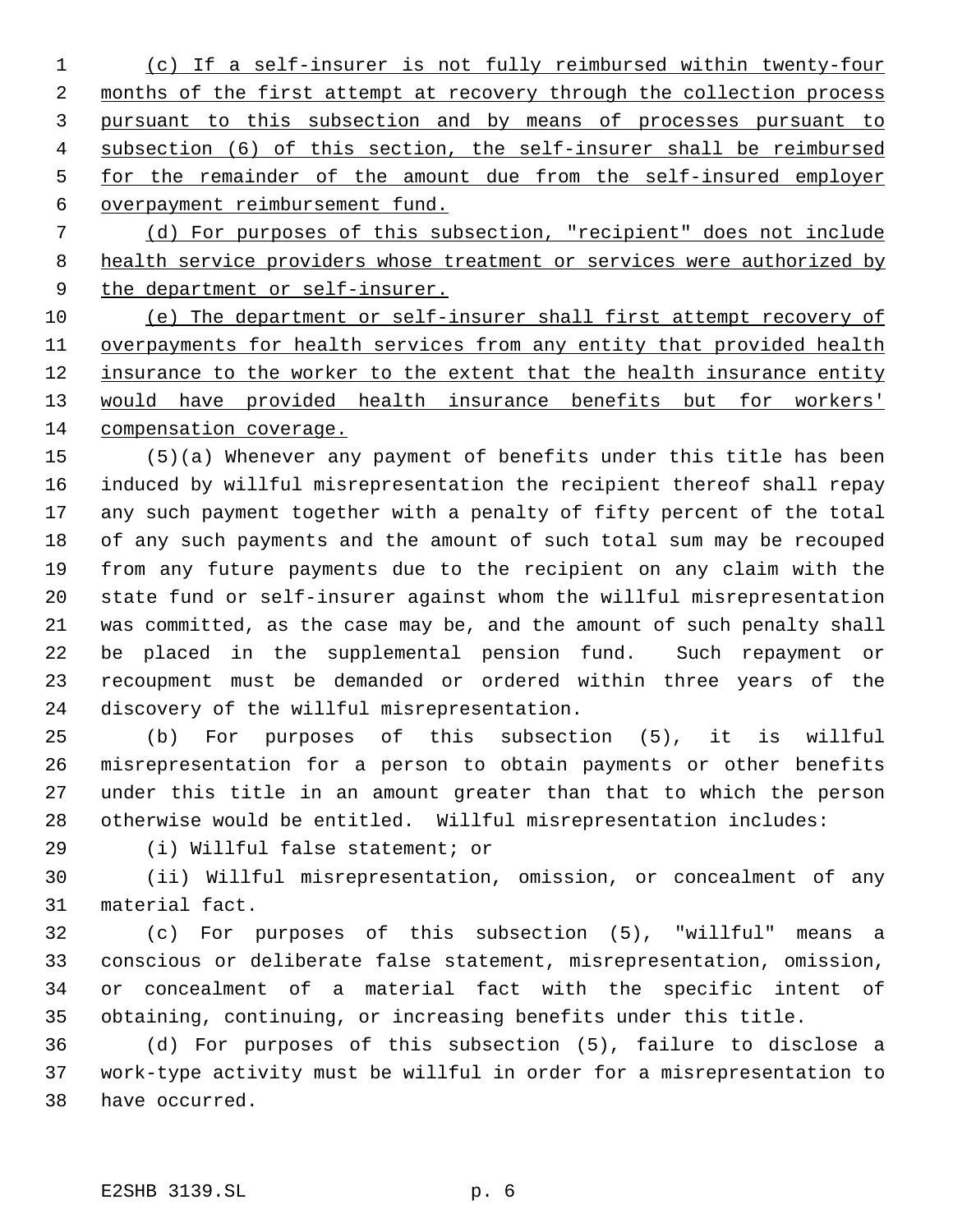(e) For purposes of this subsection (5), a material fact is one which would result in additional, increased, or continued benefits, including but not limited to facts about physical restrictions, or work-type activities which either result in wages or income or would be reasonably expected to do so. Wages or income include the receipt of any goods or services. For a work-type activity to be reasonably expected to result in wages or income, a pattern of repeated activity must exist. For those activities that would reasonably be expected to result in wages or produce income, but for which actual wage or income information cannot be reasonably determined, the department shall impute wages pursuant to RCW 51.08.178(4).

 (6) The worker, beneficiary, or other person affected thereby shall have the right to contest an order assessing an overpayment pursuant to this section in the same manner and to the same extent as provided under RCW 51.52.050 and 51.52.060. In the event such an order becomes final under chapter 51.52 RCW and notwithstanding the provisions of subsections (1) through (5) of this section, the director, director's designee, or self-insurer may file with the clerk in any county within the state a warrant in the amount of the sum representing the unpaid overpayment and/or penalty plus interest accruing from the date the order became final. The clerk of the county in which the warrant is filed shall immediately designate a superior court cause number for such warrant and the clerk shall cause to be entered in the judgment docket under the superior court cause number assigned to the warrant, the name of the worker, beneficiary, or other person mentioned in the warrant, the amount of the unpaid overpayment and/or penalty plus interest accrued, and the date the warrant was filed. The amount of the warrant as docketed shall become a lien upon the title to and interest in all real and personal property of the worker, beneficiary, or other person against whom the warrant is issued, the same as a judgment in a civil case docketed in the office of such clerk. The sheriff shall then proceed in the same manner and with like effect as prescribed by law with respect to execution or other process issued against rights or property upon judgment in the superior court. Such warrant so docketed shall be sufficient to support the issuance of writs of garnishment in favor of the department or self-insurer in the manner provided by law in the case of judgment, wholly or partially unsatisfied. The clerk of the court shall be entitled to a filing fee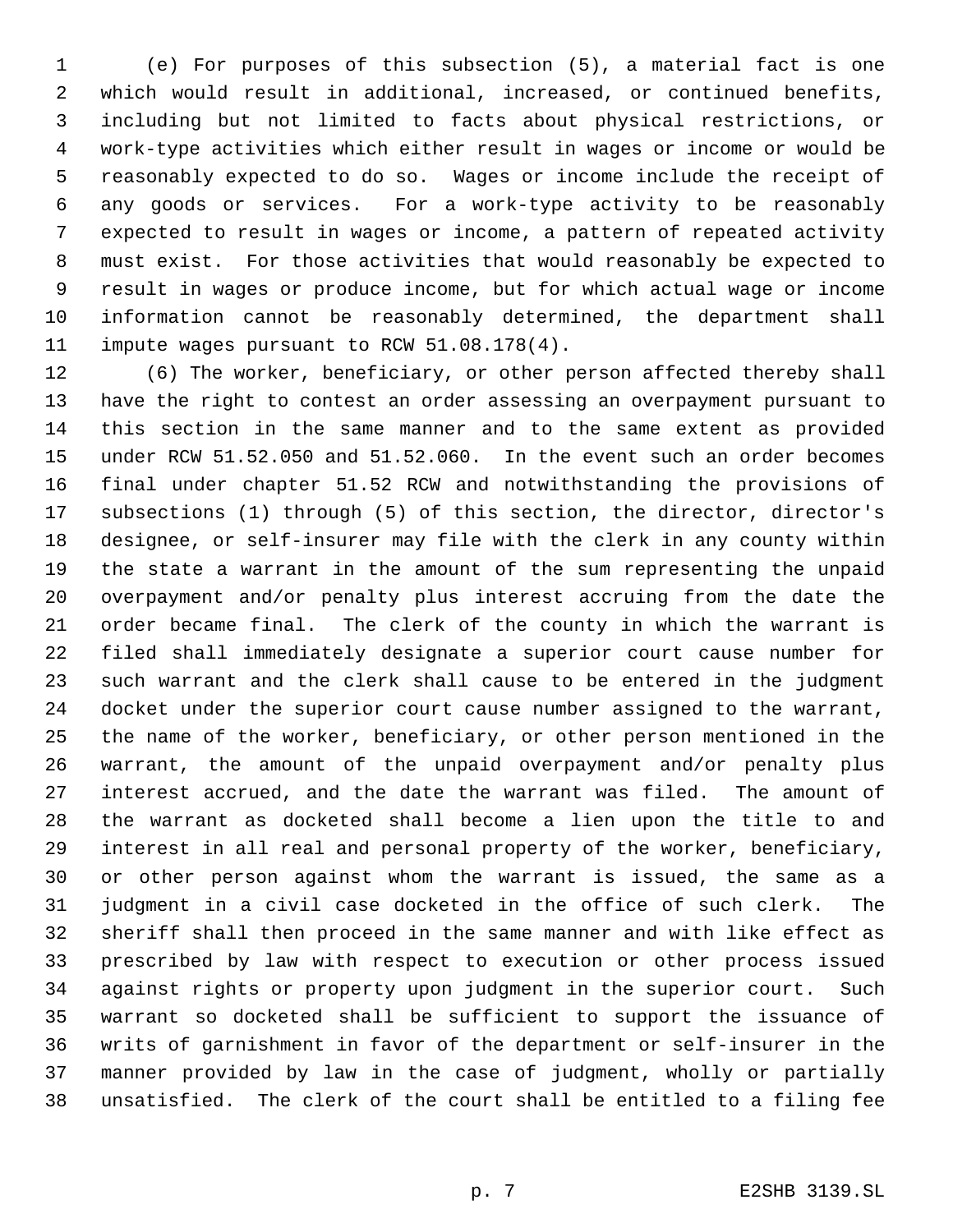under RCW 36.18.012(10), which shall be added to the amount of the warrant. A copy of such warrant shall be mailed to the worker, beneficiary, or other person within three days of filing with the clerk.

 The director, director's designee, or self-insurer may issue to any person, firm, corporation, municipal corporation, political subdivision of the state, public corporation, or agency of the state, a notice to withhold and deliver property of any kind if there is reason to believe that there is in the possession of such person, firm, corporation, municipal corporation, political subdivision of the state, public corporation, or agency of the state, property that is due, owing, or belonging to any worker, beneficiary, or other person upon whom a warrant has been served for payments due the department or self- insurer. The notice and order to withhold and deliver shall be served by certified mail accompanied by an affidavit of service by mailing or served by the sheriff of the county, or by the sheriff's deputy, or by any authorized representative of the director, director's designee, or self-insurer. Any person, firm, corporation, municipal corporation, political subdivision of the state, public corporation, or agency of the state upon whom service has been made shall answer the notice within twenty days exclusive of the day of service, under oath and in writing, and shall make true answers to the matters inquired or in the notice and order to withhold and deliver. In the event there is in the possession of the party named and served with such notice and order, any property that may be subject to the claim of the department or self-insurer, such property shall be delivered forthwith to the director, the director's authorized representative, or self-insurer upon demand. If the party served and named in the notice and order fails to answer the notice and order within the time prescribed in this section, the court may, after the time to answer such order has expired, render judgment by default against the party named in the notice for the full amount, plus costs, claimed by the director, director's designee, or self-insurer in the notice. In the event that a notice to withhold and deliver is served upon an employer and the property found to be subject thereto is wages, the employer may assert in the answer all exemptions provided for by chapter 6.27 RCW to which the wage earner may be entitled.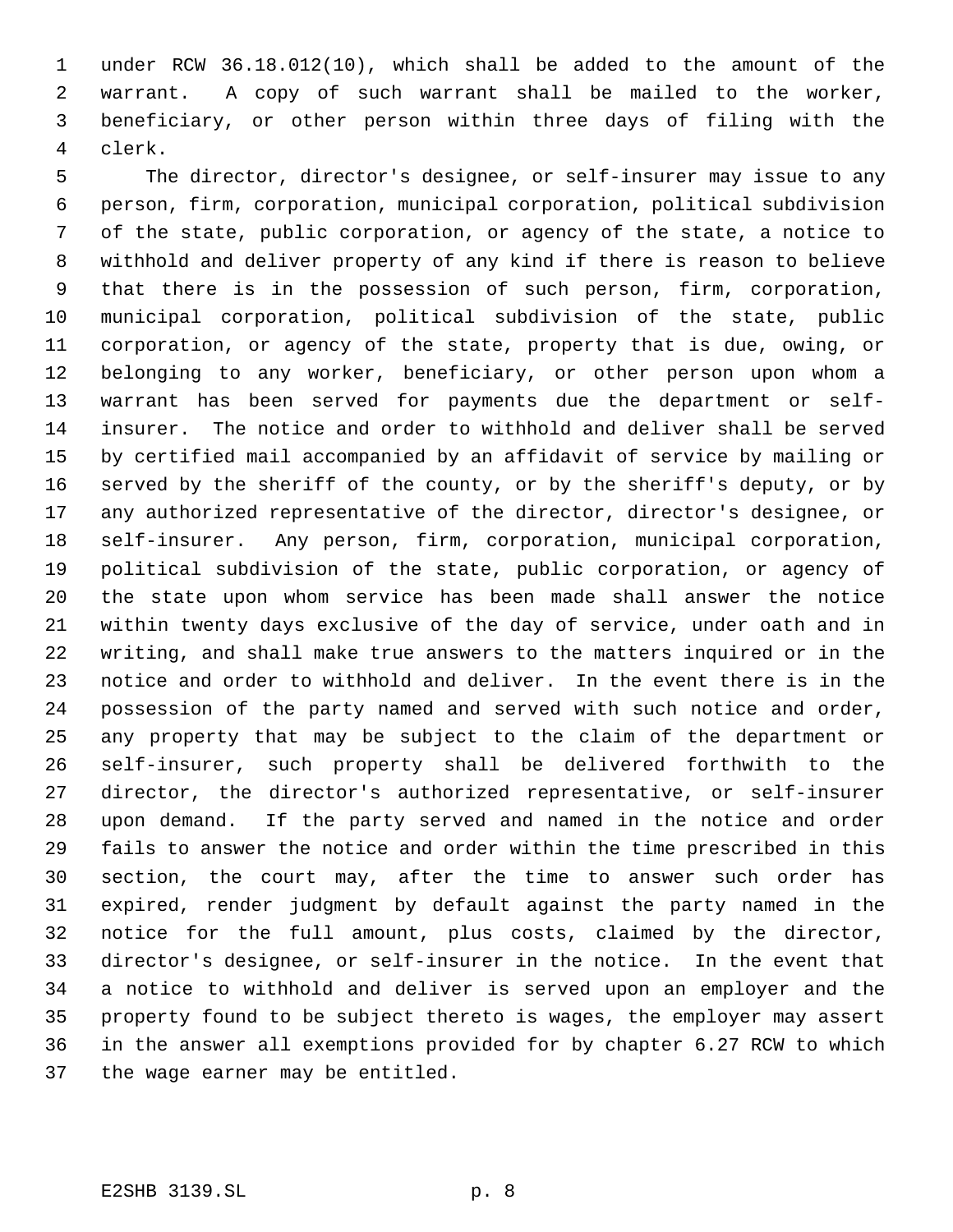This subsection shall only apply to orders assessing an overpayment which are issued on or after July 28, 1991: PROVIDED, That this subsection shall apply retroactively to all orders assessing an overpayment resulting from fraud, civil or criminal.

 (7) Orders assessing an overpayment which are issued on or after July 28, 1991, shall include a conspicuous notice of the collection methods available to the department or self-insurer.

 NEW SECTION. **Sec. 3.** A new section is added to chapter 51.32 RCW to read as follows:

 (1) Except as provided in subsection (2) of this section, each self-insured employer shall retain from the earnings of each of its workers that amount as shall be fixed from time to time by the director, the basis for measuring said amount to be determined by the director. These moneys shall only be retained from employees and remitted to the department in such manner and at such intervals as the department directs and shall be placed in the self-insured employer overpayment reimbursement fund. The moneys so collected shall be used exclusively for reimbursement to the reserve fund and to self-insured employers for benefits overpaid during the pendency of board or court appeals in which the self-insured employer prevails and has not recovered, and shall be no more than necessary to make such payments on a current basis.

 (2) None of the amount assessed for the employer overpayment reimbursement fund under this section may be retained from the earnings of workers covered under RCW 51.16.210.

 NEW SECTION. **Sec. 4.** A new section is added to chapter 51.44 RCW to read as follows:

 The self-insured employer overpayment reimbursement fund is created in the custody of the state treasurer. Expenditures from the account may be used only for reimbursing the reserve fund and self-insured employers for benefits overpaid during the pendency of board or court appeals in which the self-insured employer prevails and has not recovered. Only the director or the director's designee may authorize expenditures from the account. The account is subject to allotment procedures under chapter 43.88 RCW, but an appropriation is not required for expenditures.